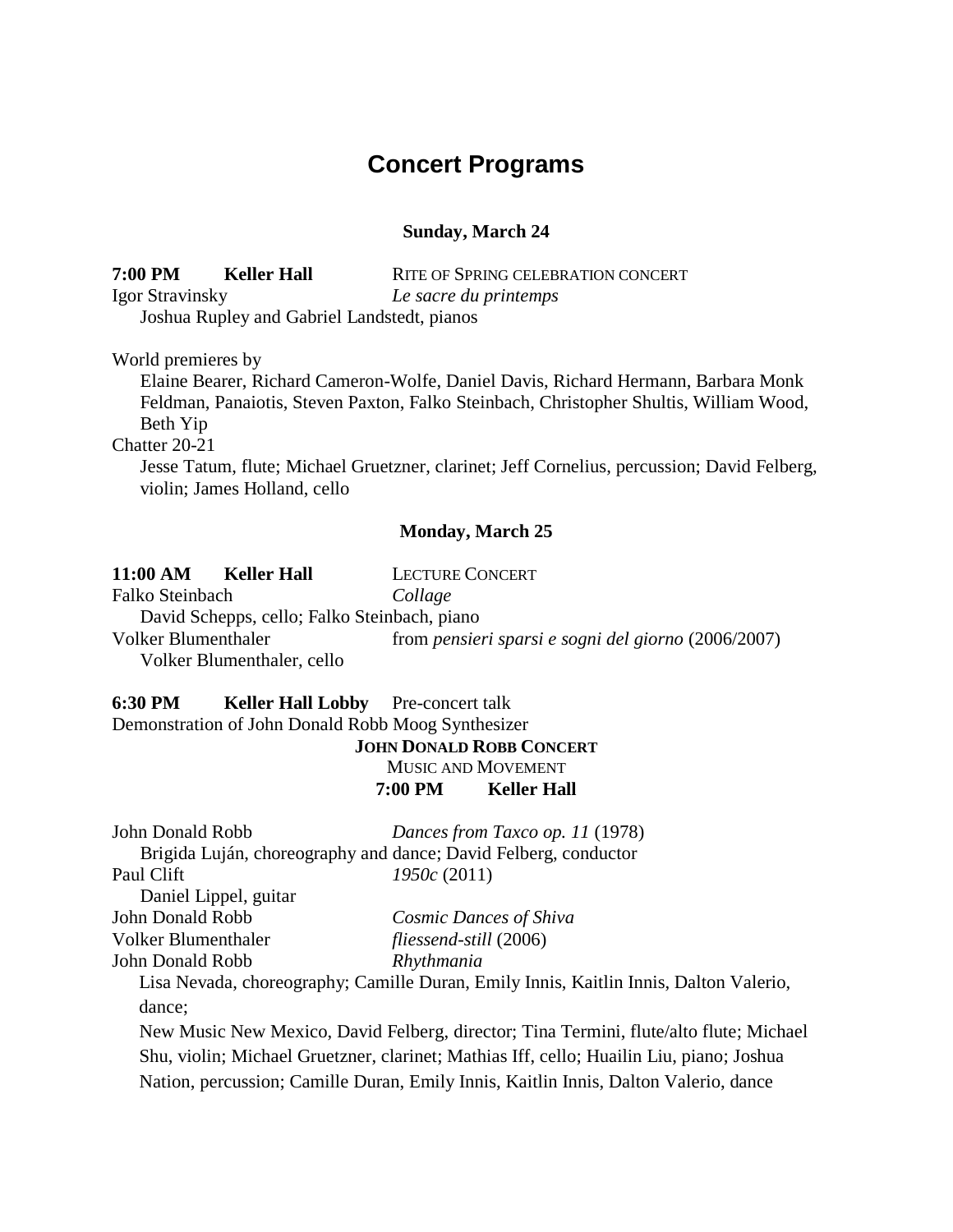| 8:00 PM | <b>Keller Hall Lobby</b> | Reception |
|---------|--------------------------|-----------|
|---------|--------------------------|-----------|

**8:30 PM Keller Hall** ARCIULI SOLO CONCERT Giacinto Scelsi *Quattro Illustrazioni* George Crumb *Eine Kleine Mitternachtmusik*

I n t e r m i s s i o n

Frederic Rzewski *Winnsboro Cotton Mill Blues* John Adams *Phrygian Gates*

Emanuele Arciuli, piano

## **Tuesday, March 26**

| <b>7:00 PM</b><br><b>Keller Hall</b>                          | <b>VISITING COMPOSER SHOWCASE</b>                                                            |
|---------------------------------------------------------------|----------------------------------------------------------------------------------------------|
| Morris Rosenzweig                                             | Ceaseless Mantras                                                                            |
|                                                               | Go                                                                                           |
|                                                               | From One Illusion to Another                                                                 |
| Emanuele Arciuli, piano                                       |                                                                                              |
| Oğuz Büyükberber                                              | <i>Claim</i> for clarinet solo                                                               |
| Oğuz Büyükberber, clarinet                                    |                                                                                              |
| Jonah Elrod                                                   | A Spotless Moon                                                                              |
|                                                               | Christian Newman, piano; Michael Gruetzner, B-flat clarinet; Elizabeth Purvis, cello; Joshua |
| Nation, percussion                                            |                                                                                              |
| <b>Volker Blumenthaler</b>                                    | <i>innehalten</i> (2008)                                                                     |
| Fred Sturm, piano                                             |                                                                                              |
| Oğuz Büyükberber                                              | XY for alto saxophone, clarinet, live electronics and video                                  |
| Duo X: Laura Carmichael, clarinet; Naomi Sato, alto saxophone |                                                                                              |

#### **8:15 PM Room B-117** CRACKLE BOX RITUAL

Ken Ueno *Crackle Box Ritual* (2012) For extended voice and clarinet with live electronics and movement Ken Ueno, voice and electronics; Gregory Oakes, clarinet

# **Wednesday, March 27**

**7:30 PM UNM ArtsLab black box** URBAN DOLDRUMS, a staged concert Marcel Wierckx *Cube* (2009) For saxophone, bass clarinet, live electronics and video Anne La Berge *Urban Doldrums* (2007) Electronic structure for two improvising musicians Wim Hendrickx *On the Road* (2013) Solo saxophone and soundtrack